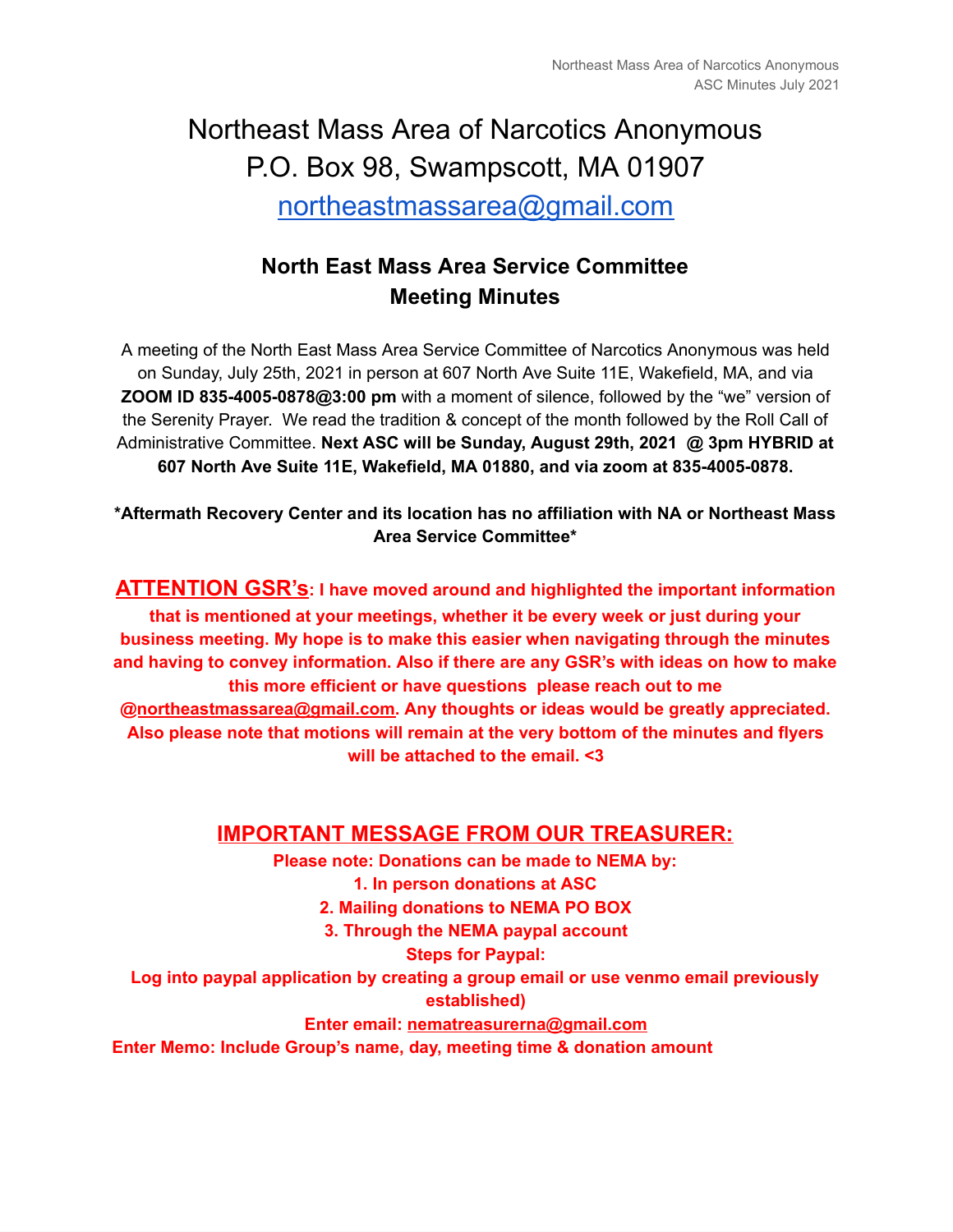# **AREA ANNOUNCEMENTS**

- **● Fellowship Development subcommittee will be meeting on Zoom on Sunday, August 29th @12pm zoom code is 8940872461 no password**
- **● H & I subcommittee meeting will be held on Sunday August 29th, 2021 at 1:30 p.m. Zoom ID: 844 9598 8269 Password: 703768**
- **● ACTIVITIES meets on the 1st & 3rd Wednesday of the month at 6pm on Zoom. #848 5220 5273 (No PW)**
- **● NEMA PR is meeting on July 18 @ 12pm via zoom 844 5988 66057 password is NEMA please come!!!!! (flyer attached)**
- **● NEMA Convention Committee is proud to announce Rock the Boat Cruise scheduled for Saturday, Sept 18, 2021. Leaving out of Cape Ann Whale Watch in Gloucester Ma. The boat will board at 6:30pm, & depart @ 7pm sharp.Boat returns to port around 10 pm. More will be revealed regarding Ticket Sales**

#### **GROUP ANNOUNCEMENTS**

- **● The "Not Alone Together We Can" meeting, which meets on Sundays at 7pm, will be closed until further notice.**
- **● The Wednesday night "Up From Under" group will be moving from Club 24 Malden back to 190 Nichols St. Everett. (the pre pandemic site)**
- **● The "I can't We Can" group of NA will stop meeting hybrid Sept. 1. We will continue to meet in person and are in need of trusted servants. Business meeting 8/19 after regular meeting.**
- **● The Monday Night Narcotics Anonymous meeting of the 'Hope Near the Hill' group that meets at St Ann's Parish on 50 Thurston St in Somerville, Ma from 8pm-9:15pm is in need of addict support & trusted servants**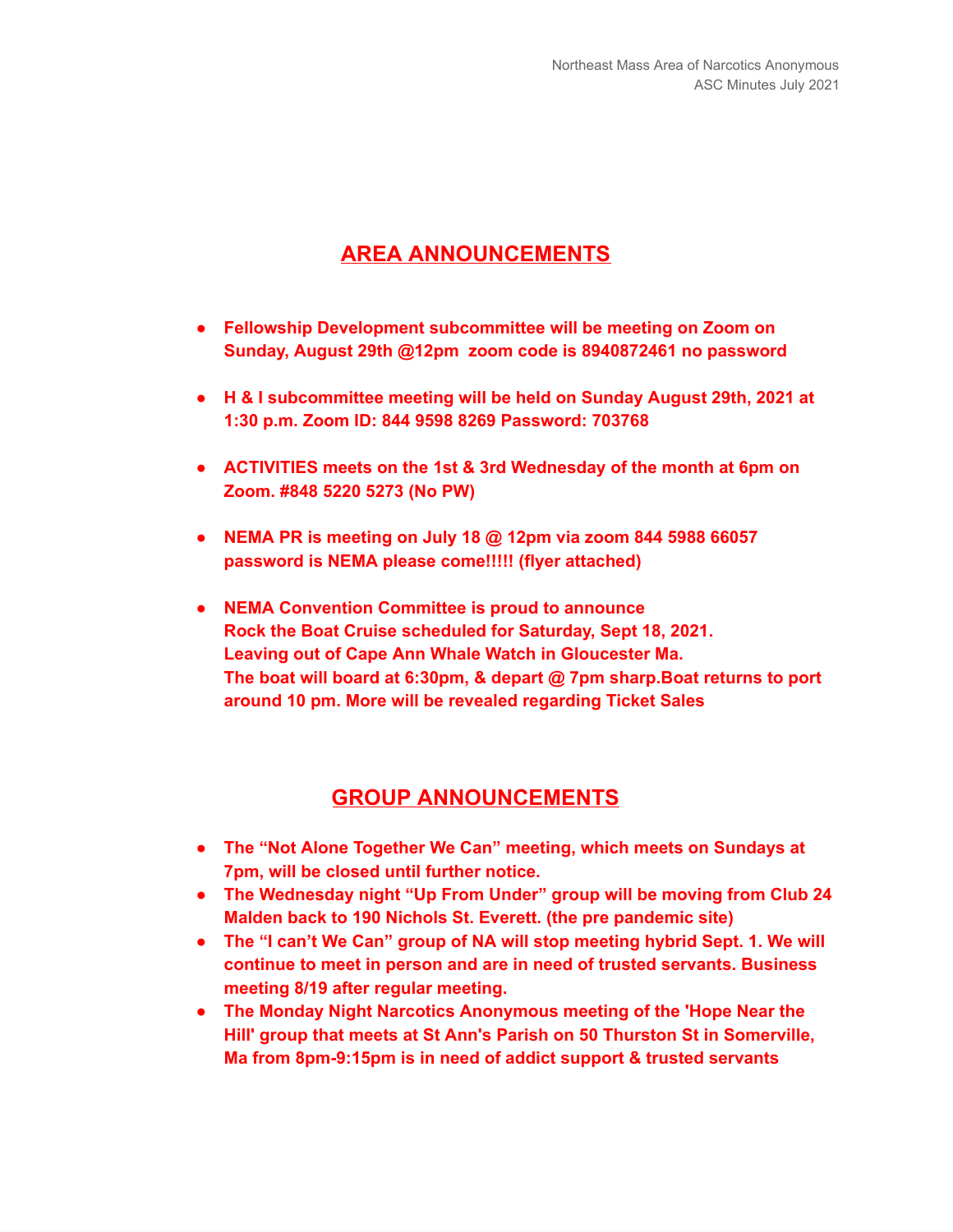| <b>Positions</b>       | <b>Name</b> | <b>Roll Call</b> | Phone #      | <b>Email</b>              |
|------------------------|-------------|------------------|--------------|---------------------------|
| <b>Chair</b>           | Joe P.      | <b>Present</b>   | 781-475-4201 | windsor3249@gmail.com     |
| <b>Vice Chair</b>      | Tricia C.   | <b>Present</b>   | 978-751-0807 | patriciahill694@gmail.com |
| <b>Secretary</b>       | Nikki G.    | <b>Present</b>   | 978-473-2343 | nikkimarie548@yahoo.com   |
| <b>Asst. Secretary</b> | Jess N.     | <b>Present</b>   | 617-650-0201 | jstarrxo@gmail.com        |
| <b>Treasurer</b>       | Tom S.      | <b>Present</b>   | 339-440-2388 | tskiendielewski@gmail.com |
| <b>Asst. Treasurer</b> | Kaitlin M.  | <b>Present</b>   | 508-364-6299 | kaitmurphy730@gmail.com   |
| <b>RCM</b>             | Val B.      | <b>Present</b>   | 617-335-9340 | valbrennan13@gmail.com    |
| Asst. Rcm              | Mike C.     | <b>Present</b>   | 978-578-2375 | mikey1shorts@gmail.com    |
| Literature             | <b>OPEN</b> |                  |              |                           |

# **Administrative Committee**

# **Subcommittees**

| <b>Committee</b>              | Chair       | <b>Roll Call</b> | Phone#       | <b>Email</b>               |
|-------------------------------|-------------|------------------|--------------|----------------------------|
| H&I                           | Kaitlin M.  | <b>Present</b>   | 508-364-6299 | kaitmurphy730@gmail.com    |
| <b>Policy</b>                 | Chris G.    | <b>Present</b>   | 978-473-2343 | cgeary019@gmail.com        |
| <b>Public Relations</b>       | Sami A.     | <b>Present</b>   | 978-808-1049 | samiagnew@gmail.com        |
| <b>Activities</b>             | Mike B.     | <b>Present</b>   | 978-809-7430 | michaelbunnell@hotmail.com |
| <b>Convention Committee</b>   | Pam M.      | <b>Present</b>   |              | pamjmcd@aol.com            |
| Literature                    | <b>OPEN</b> |                  |              |                            |
| <b>Website Design</b>         | Sean D.     | <b>Present</b>   | 781-479-9104 | seanfromlynn@live.com      |
| <b>Fellowship Development</b> | Nikki G     | <b>Present</b>   | 978-473-2343 | nikkimarie548@yahoo.com    |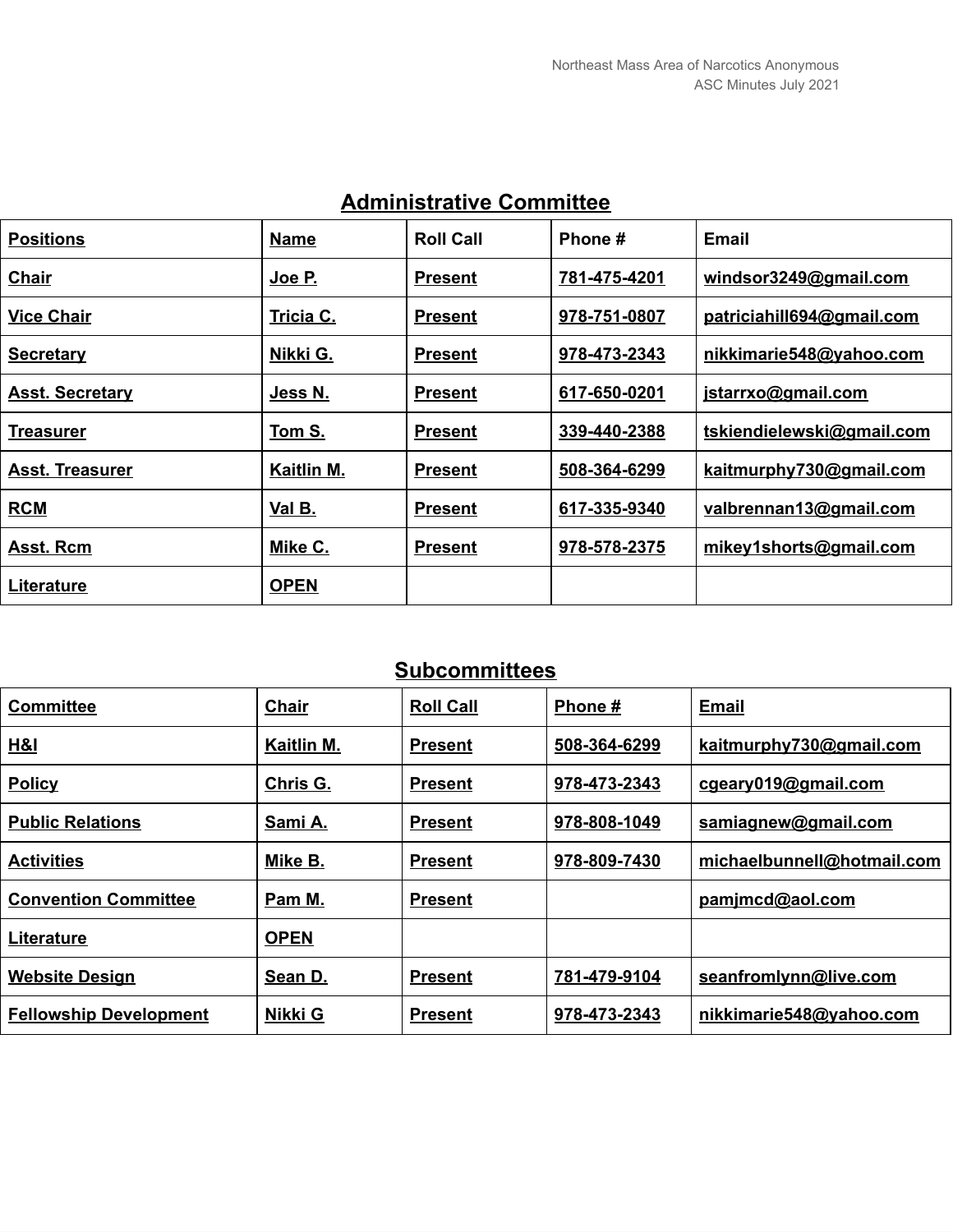### **ADMINISTRATIVE REPORTS**

# **CHAIR**

#### **No report**

### **VICE-CHAIR No report**

# **TREASURER**

Below is a summary of the donations and expenses for July 2021:

- \$475.00 received in donations
- \$449.55 literature balance
- \$300.00 will be held to cover NEMA ASC In Person Meeting Expenses
- \$31.81 will be paid to H&I for literature reimbursement
- \$127.52 will be paid to the Website subcommittee for administration reimbursement
- \$10.00 will be paid for the ASC Meeting Hall Rent
- \$75.00 will be paid for the NERSC phone line
- \$230.67 will be donated to NERSC

*Please see attached spreadsheet for the financial breakdown of the July 2021 Treasurer Report.*

Please note: Donations can be made to NEMA by:

- 1. In person donations at ASC
- 2. Mailing donations to NEMA PO BOX
- 3. Through the NEMA paypal account

Steps for Paypal:

Log into paypal application by creating a group email or use Venmo email previously established)

Enter email: [nematreasurerna@gmail.com](mailto:nematreasurerna@gmail.com)

Enter Memo: Include Group's name, day, meeting time & donation amount

Tom S. (Treasurer) – 339-440-2388 Kaitlin M. (Asst. Treasurer) – 508-364-6299

### **SECRETARY No report**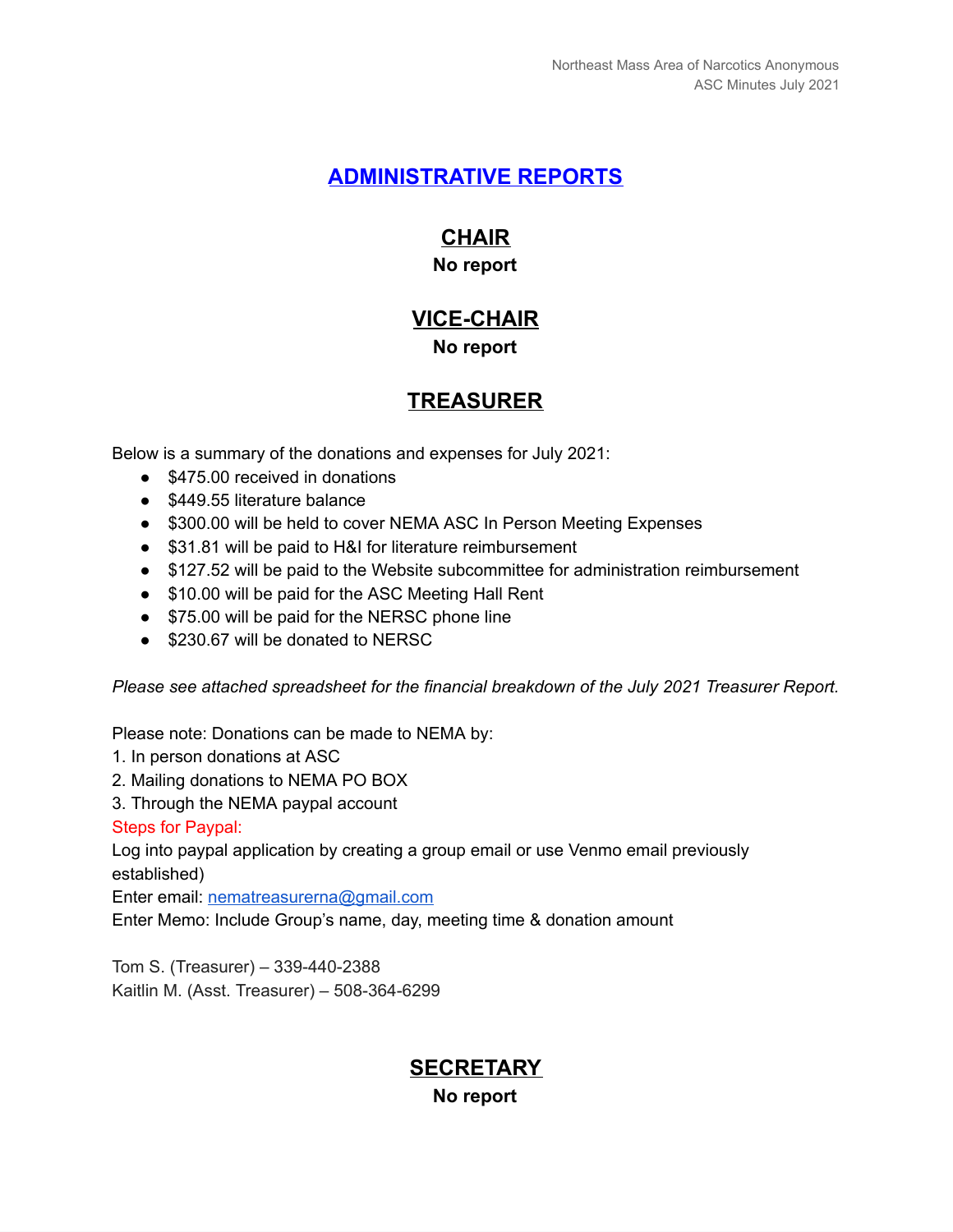# **HOSPITALS & INSTITUTIONS- Kaitlyn**

Started the meeting in the customary way:

- a. Moment of Silence
- b. Serenity Prayer
- c. 12 Traditions 12 Concepts
- 2. Continued the meeting in the customary way:
	- a. Definition and purpose
	- b. Attendance
		- i. 13 People in Attendance
	- c. Approved Previous Month's Minutes
- 3. Roll call:
	- a. 5 of 10 Facilities had Panel Coordinator reports given
- 4. Voting and Motion Making policy
	- a. Quorum was 6, Majority 3, 2/3 Was 4
		- i. Customary money motion
		- ii. Motion to purchase 9 panel leader orientation for 53.10 from NAWS
		- iii. Motion to reimburse Gerry F. for 31.81 for panel leader introduction format
- 5. New Business
	- a. Danvers Treatment would like to go back live on August 1<sup>st</sup>, requesting only Saturday and Sunday commitments at 10 am and 6:30 pm. Randy C. is to speak with the Coordinator at the facility tomorrow, July 26<sup>th</sup>. At this time, we will be able to hold 10 am commitments for them to start as we already have those as active commitments.
	- b. Lawrence Farm and Middleton House of Corrections requested to start commitments live, Dennis M. in the process of getting people cleared again, to communicate to try to start them again in August.
	- c. Tewksbury Treatment to activate commitments, deactivate Mon & Tues nights, request to have commitments Wednesday- Sunday at 7 pm as well as Sat & Sun at 10 am and 3 pm. Committee decided to table until next month before adding more commitments as we have so many open at this time.
	- d. Tewksbury Holding contacted Gerry F. and asked to hold commitments again. Gerry will be in contact further and update the subcommittee.
	- e. We would like to attract more support from the area to get our commitments filled, asking if those who attend could make announcements at groups that we are in need of support as well as Carmen sending out emails.
- 6. Commitments
	- a. Commitment Status:

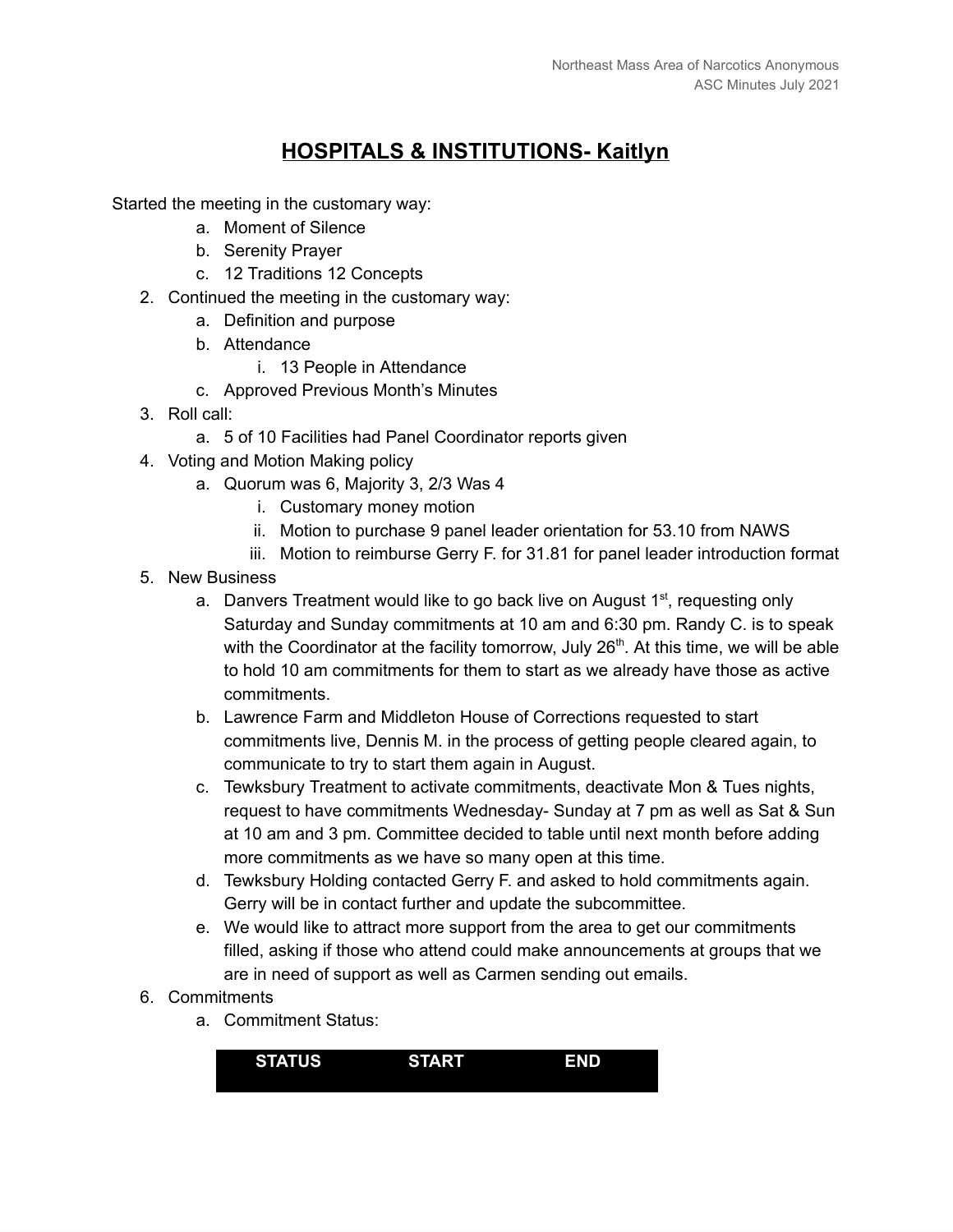| <b>OPEN</b>              | 22 | 21 |
|--------------------------|----|----|
| OPEN /<br><b>COVERED</b> |    |    |
| <b>COVERED</b>           | 39 | 38 |

- b. Panel Coordinator Positions OPEN at: none
- c. Panel Coordinator Positions OPEN / COVERED at: Maris Center, Serenity at Summit, RCA
- 7. Closed the meeting in the customary way.

In Loving Service,

Kaitlin M. and Jennifer A.

# **RCM- Val B ASSIST RCM- Mike Shorts**

RegionJune21 Report for NEMA 6/23/21 NERNA met June 13<sup>th</sup> Positions will be up in August Kyle has been doing a great job as vice chair and we look forward him taking over as chair There will be elections for: **Literature Policy** RMD Assistant secretary Assistant treasurer Website chair BASC does a GSR subcommittee, is this something we would like to do? H&I meetings are opening with vacc/mask requirement SSA is going to start meeting in person Their meetings are going great doing hybrid and in-person Lack of participation with H&I FD Website will be getting a facelift NERSC address has changed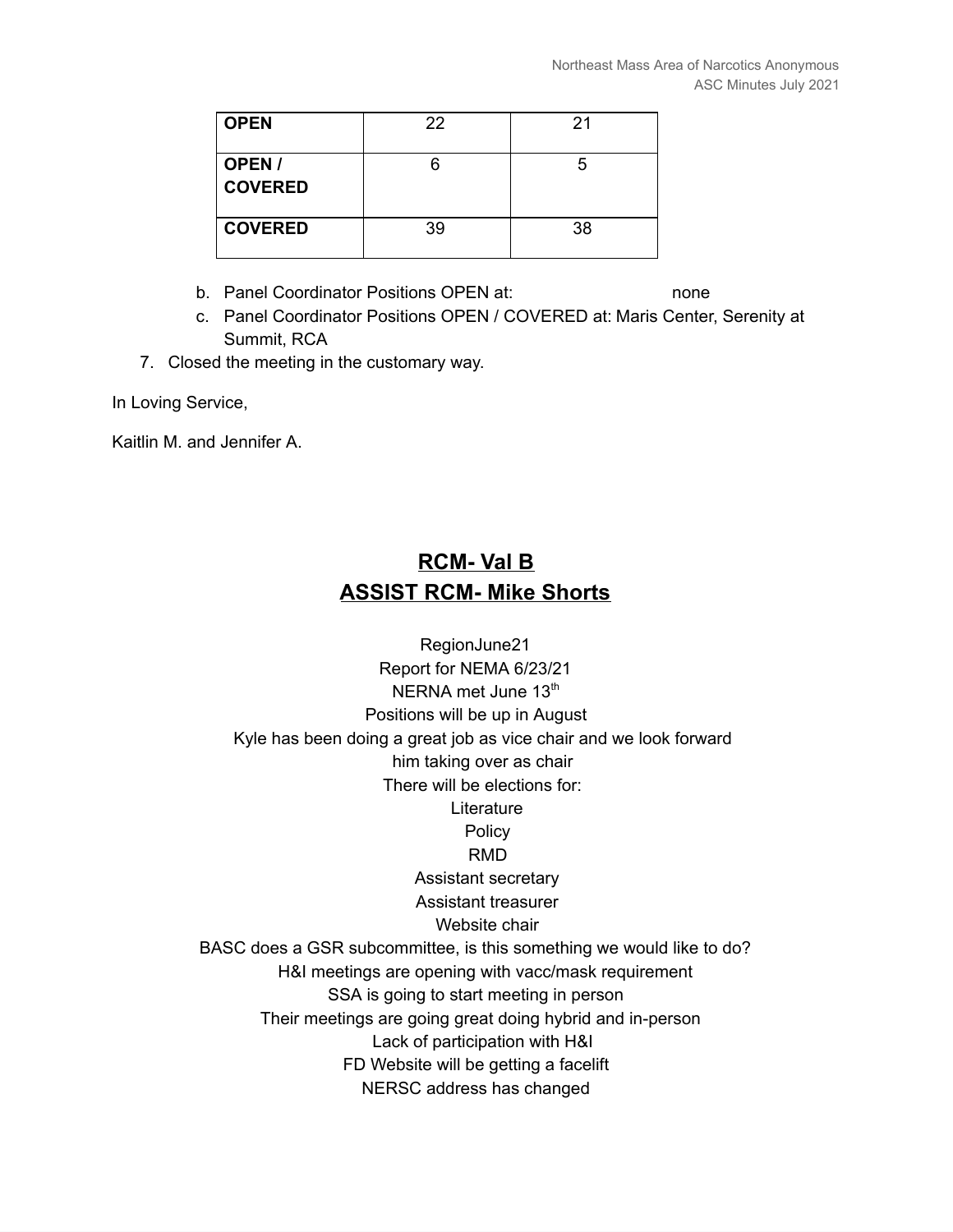RCM learning day is August 29<sup>th</sup> 2021 World is not united about World Conference hybrid vs in-person vs virtu NERNA MCAS 22 will meet January 15<sup>th</sup> 9:30am needs support Video from PR week is available on YouTube youtube.com/c/navirtualoutreach There was talk about switching to Microsoft Teams no movement US Collaboration of Zones will meet Sunday July 11<sup>th</sup> @6pm NAWS is stable

#1 money motion To fund regional delegate to attend Multi-Zonal symposium in Texas Aug 27-29 \$1025 passed unanimously #2 money motion To fund alternate delegate to attend Multi-Zonal symposium passed unanimously #! non-money motion

To allow subcommittees to meet when they wish at their discretion passed #2 non-money motion

Service Slam January 8<sup>th</sup>-9<sup>th</sup>

passed

# **CONVENTION COMMITTEE- Pam M**

The Convention Committee met via Zoom format on July 22, 2021 Open positions on this committee Hotels and Hospitality Convention Information Arts and Graphics Fundraiser and Entertainment **Secretary** Assistant Secretary Members at large are welcome

Our meeting focused on the upcoming Rock the Boat Cruise scheduled on September 18, 2021. We will be serving food on the boat - Even though it says the price does not include food we will be serving some food on the boat cruise, the committee has decided to provide a small luncheon,

Soda, Red Bull and other soft drinks will be sold by the Cape Ann Whale Watch Boat Company. Let's make this first post-pandemic fundraiser successful!!!

The committee would like to know if there are any open sites to have future events.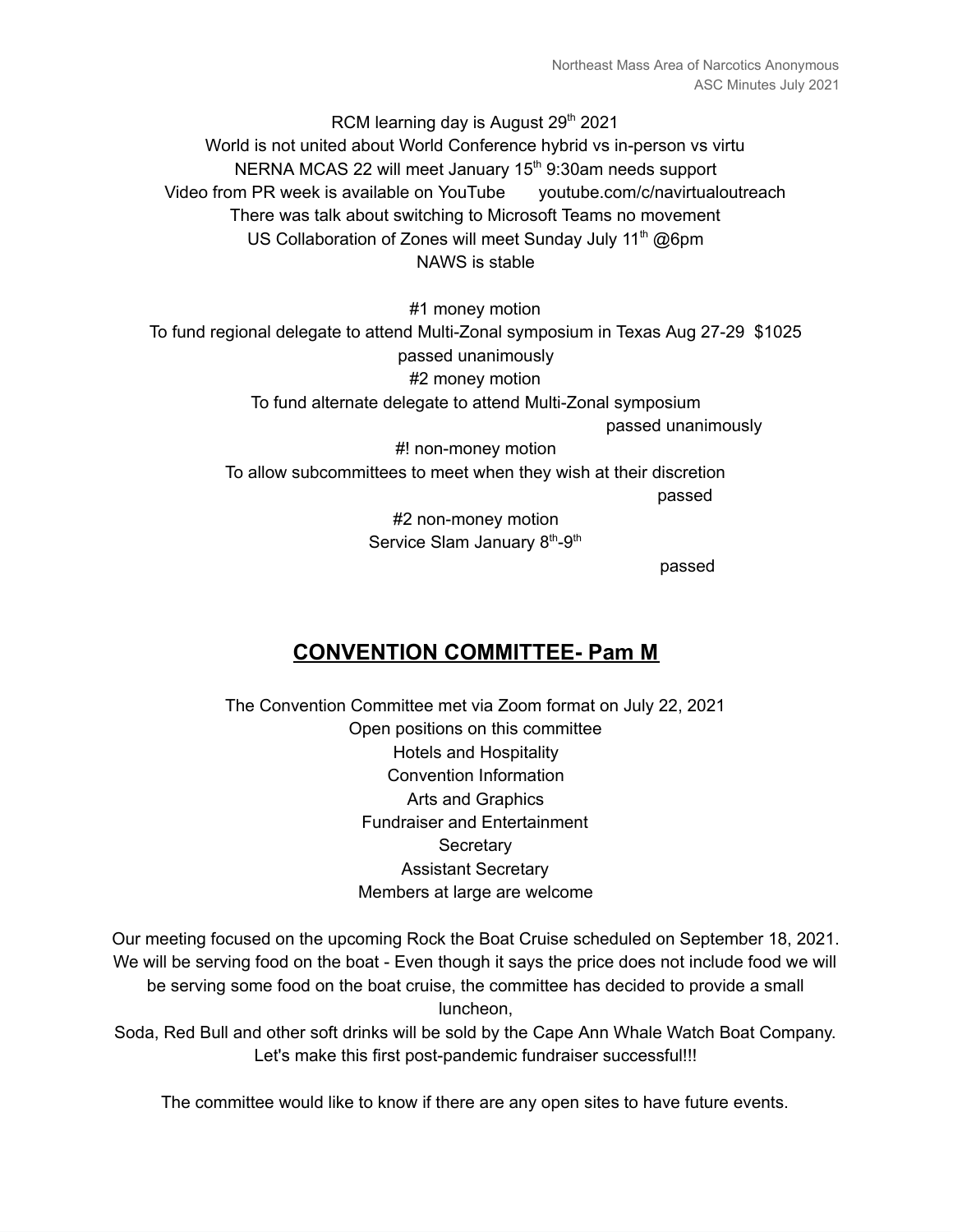In loving service, Pam

### **PUBLIC RELATIONS OPEN (Sami A temporary stand in)**

Hi there, my name is Sami, I'm an addict representing the Public Relations committee of NEMA. NEMA PR and NEMA activities are working together to put on a public event in Lowell at Shedd Park. Our goal is to provide a space for unity within our area while having an attractive presence in our community. We are looking to hold the event September 11th. Our next PR meeting is held the third Sunday of the month on zoom.

Sami A is inviting you to a scheduled Zoom meeting.

Topic: NEMA PR Join Zoom Meeting <https://us02web.zoom.us/j/84264746178?pwd=b3lMR3hsamlwV3UveDNWeDhIbkxIUT09> Meeting ID: 842 6474 6178 Passcode: NEMA

### **POLICY**

Hello NEMA family my name is Chris and I am an addict. I would like to thank you all for allowing me to serve as your policy chair for this next year. Unfortunately I will be unable to attend this month. I have been reviewing our policy over this past month and would like to ask for support to go through the existing policy and update it to better suit our areas needs. If anyone is interested in getting together I can be more than flexible with the date/time.

ILS, Chris G. 978-998-9929

### **LITERATURE OPEN**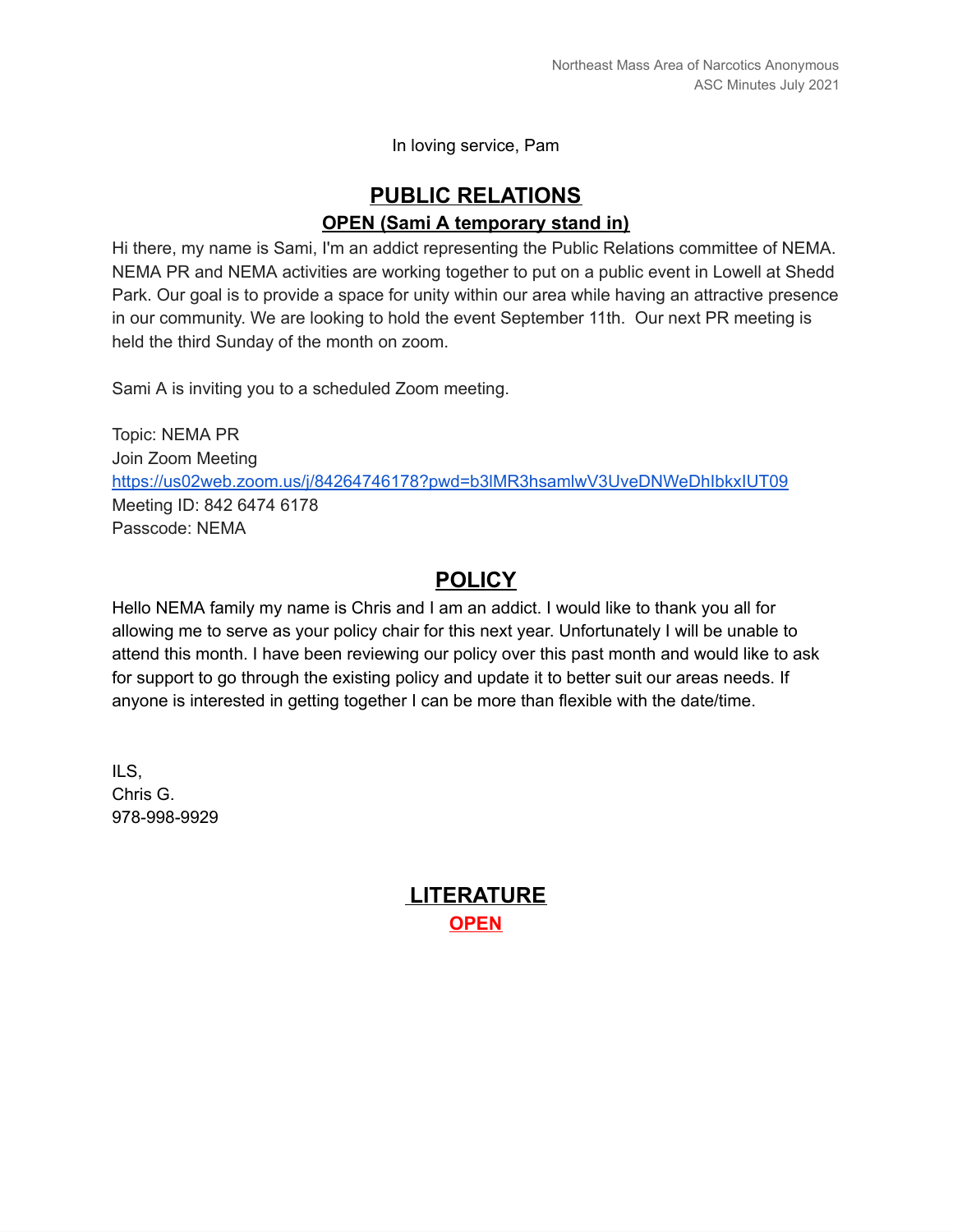### **ACTIVITIES- Mike B NEMA ACTIVITIES COMMITTEE MINUTES FOR JULY 2021**

 $\oslash$ 

Hello!

I am an addict and my name is Mike. Thank you for allowing me to serve as chairperson for NEMA Activities Committee. It's an honor & privilege. Thank you!

- The Committee met on the first & third Wednesday of the month at 6pm on Zoom (848 5220 5273)
	- We started each meeting with a moment silence followed by the Serenity prayer
	- We read the tradition & concept of the month, which was 7 for the month of July • Our primary discussion was centered around ideas for our next event.
- On our third Wednesday of the month, July 21st, we met with Sami A from Public Relations to discuss a potential collaboration of committees to bring NA into the community and to unit addicts together for a possible cornhole tournament.
- We also met Wednesday, July 28th @6pm with Sami A from public relations to finalize details of the event we are planning with PR.
	- We decided on a date, time and location-
- On Saturday, September 11th, both the Public Relations & the Activities Committee will meet at Shedd Park for a dual event.
	- Further details, including a flyer, are forthcoming. More will be revealed!
- The Activities Committee is looking at an October/Halloween themed event. We ask our fellow members if they have suggestions on a hall rental, preferably in Lynn. They can reach me by phone, email or by attending an Activities service Committee meeting on the 1st & 3rd Wednesday of the month.
- Contact information will be available at the conclusion of this report.

In love service,  $\otimes$  Mike B $\otimes$ **Chair** 

(Ph) 978 809 7430 (Email) michaelbunnell@hotmail.com Or (Email) nemasc.activities@gmail.com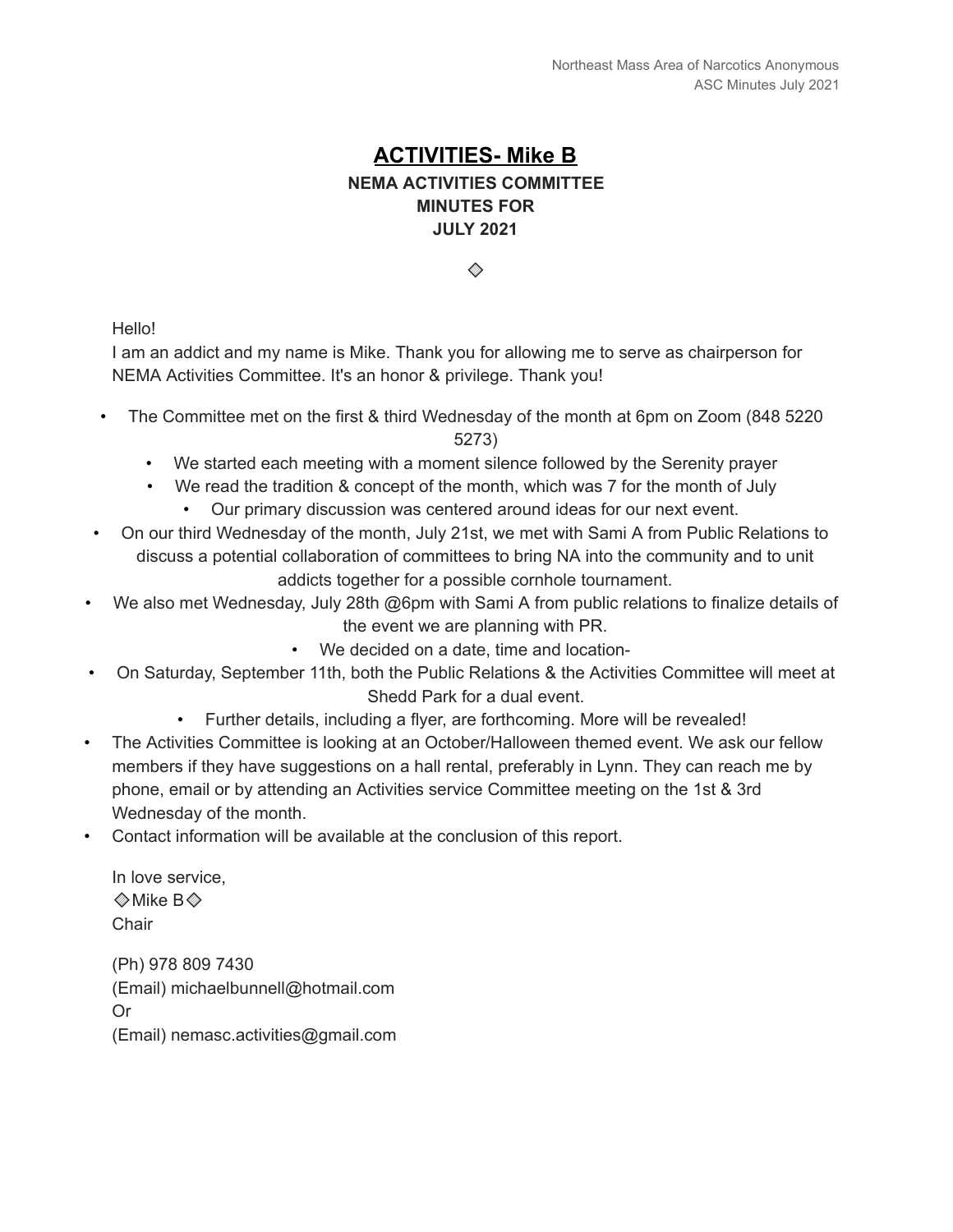#### **FELLOWSHIP DEVELOPMENT**

- 1. GSF POLICY Tom S.
	- a. Geographic
		- i. Link together meetings within the same city
	- b. Draft of GSF Policy will be brought to the August 2021 FD Subcommittee meeting
- 2. FELLOWSHIP DEVELOPMENT POLICY AND GUIDELINES Dennis
	- a. Sent a draft policy for Fellowship Development
	- b. Subcommittee will review over the next month
	- c. Policy needs to outline what needs area approval, and what doesn't
	- d. Plan to finalize by August 2021
- 3. AREA INVENTORY Nikki G. (Ad-Hoc)
	- a. Creation of a survey / questionnaire and publish to NEMA to obtain feedback
	- b. Will obtain feedback from area on what should be included
- 4. GSR WELCOME PACKET / TRAINING VIDEO Kris R. (based on any changes to ASC policies)
- 5. AREA MINUTES SUGGESTION Jacob (Tom)
	- a. Could we create a page on the NEMA website that collects GSR Name, Phone, Email
	- b. Should the minutes continue to be sent to individuals who do not attend area
- 6. CREATION OF A FELLOWSHIP DEVELOPMENT GMAIL Nikki
	- a. This is where all FD documents will be stored
	- b. This will provide a shared space for the subcommittee

#### **WEBSITE DESIGN**

- As of 7/25 we have 23 subscribers this is down as we have consistently been getting spam members who I have deleted, along with the posts that advertise academic help
- We have had 86 site sessions in last month, which is up 95%, in general all activity is up
- Email is nemanawebsite@gmail.com
- Updated NERNA website to new ASC meeting time and zoom link and they linked to our website from the area page on the regional website
- Created an H & I report page
- Created a "donate" page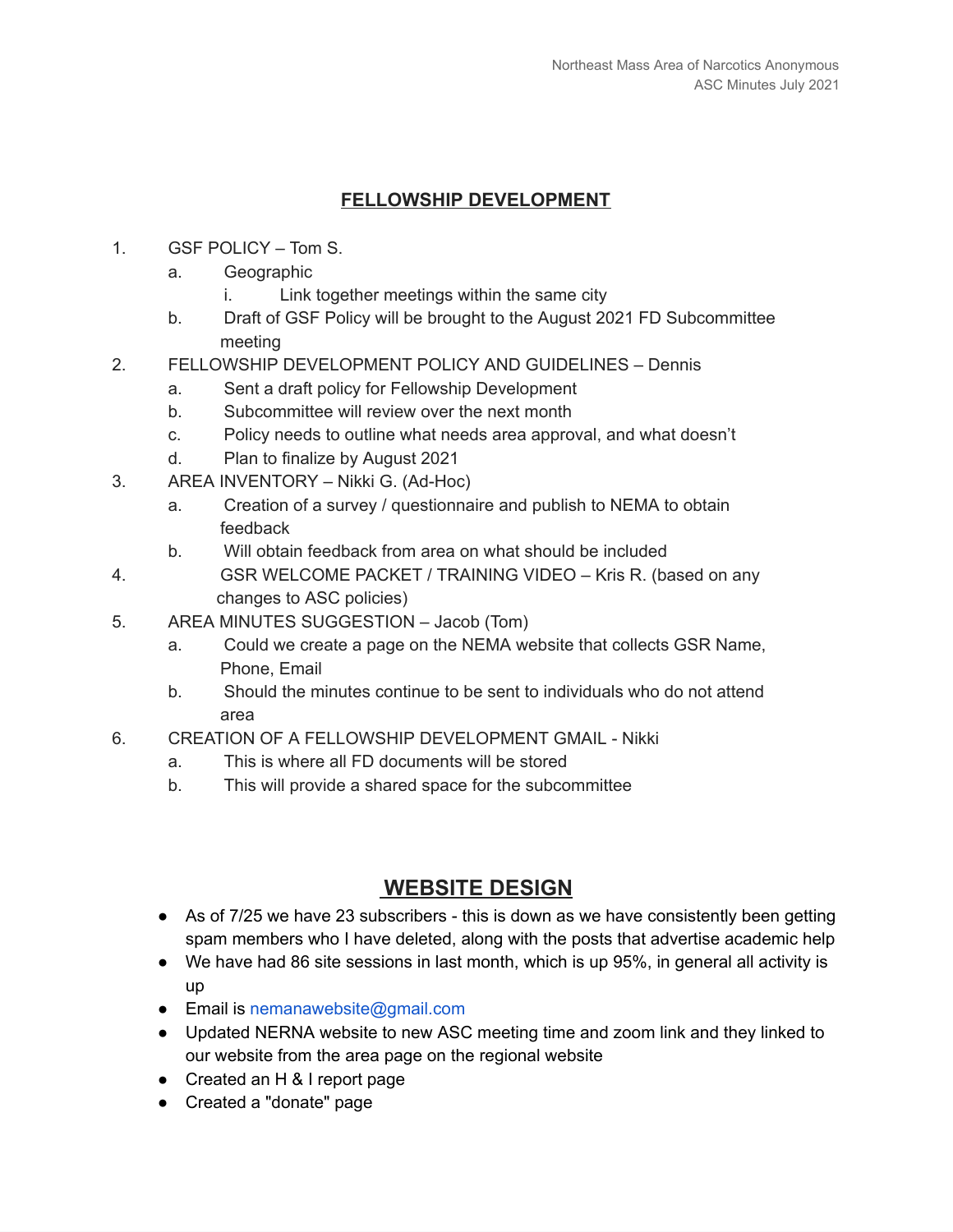

# **GROUP CONCERNS/NEW BUSINESS/OPEN FORUM**

Things we discussed throughout this past ASC meeting:

1. It was discussed in open forum that FD will be working on a survey, as well as an area inventory.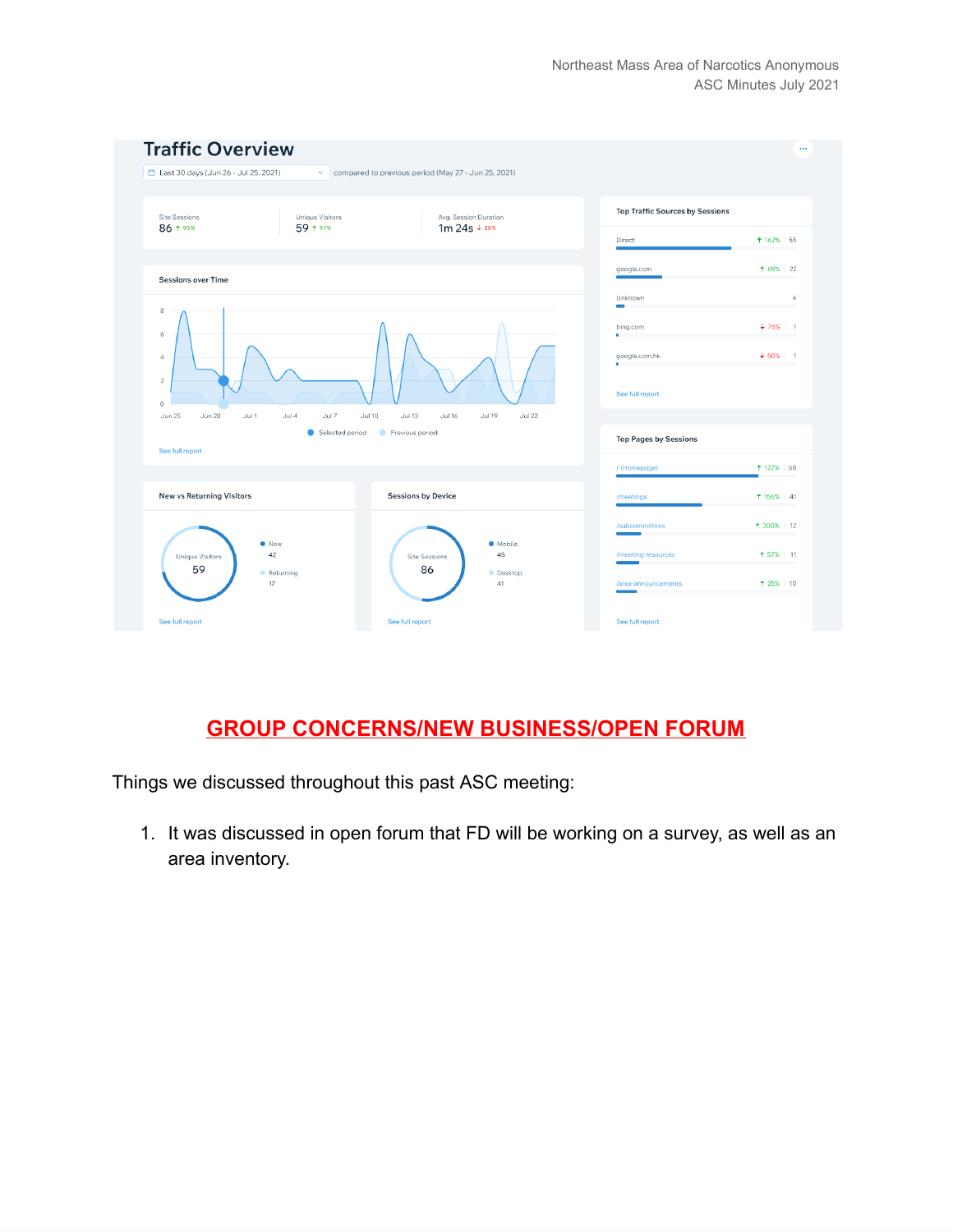#### **Below is a list of which groups were represented at AREA:**

GSR's in Attendance: **Sunday-Monday-Tuesday-**Sleepy John- Surrender is the Key, Lynn ONLINE Chris G- Just for Tuesday, Beverly IN PERSON Sabriya- One Step At A Time **Wednesday-**Tony - Spiritual Foundations, Beverly ONLINE **Thursday-**Mike B- I can't, We can, Everett ONLINE **Friday-**Tricia H- Miracles in Medford IN PERSON **Saturday-**Erica-Club 24, Malden IN PERSON Jeremy - Beginners meeting Lawrence IN PERSON

**Quorum for meeting was: 8 (5 being majority and 6 being 2/3rds)**

# **OLD BUSINESS**

- 1. NEMA will no longer be using Venmo after August, Donations are to be made:
- 2. **1. In person donations at ASC**
- 3. **2. Mailing donations to NEMA PO BOX**
- 4. **3. Through the NEMA paypal account**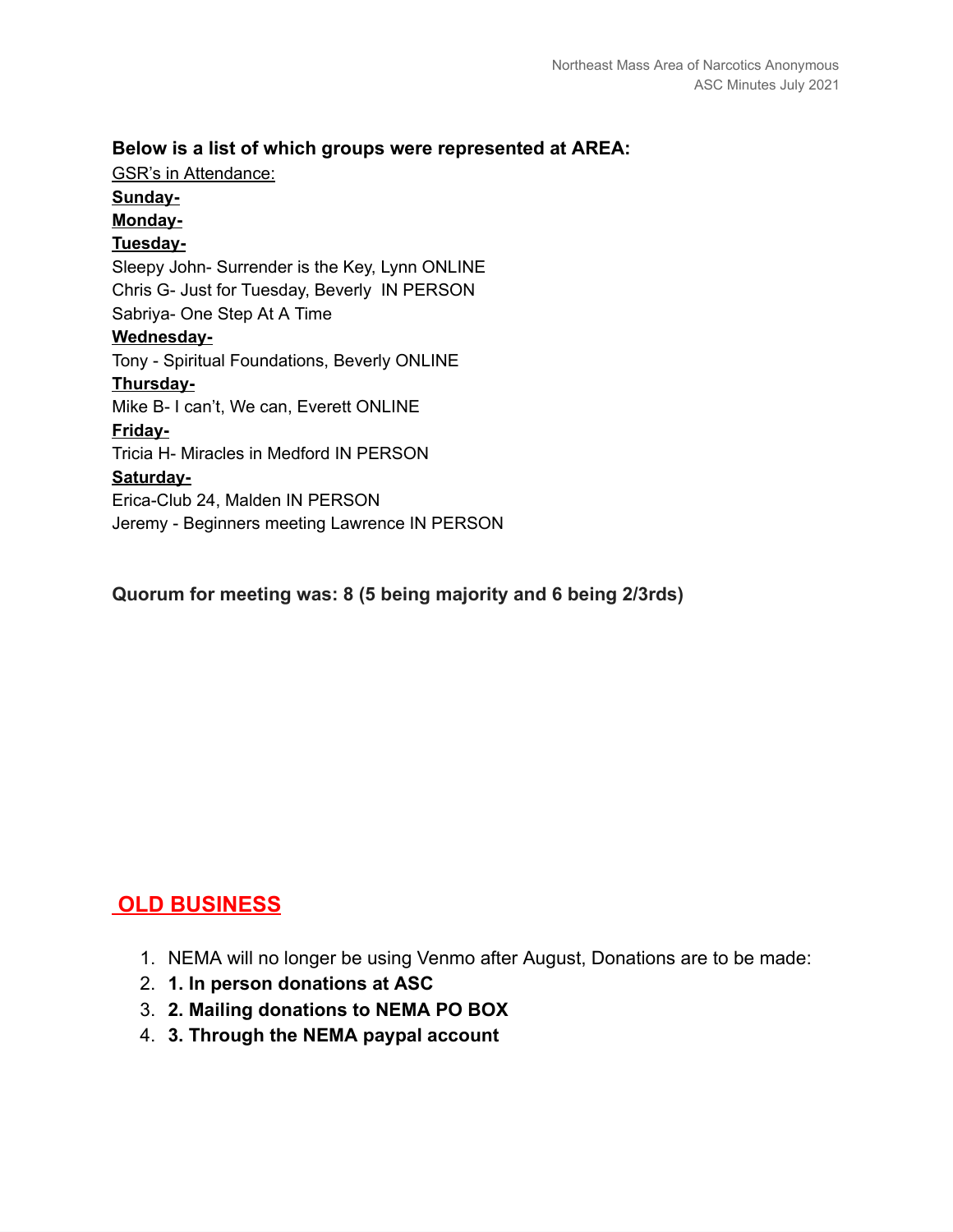#### **NEW BUSINESS**

#### **Below are new motions brought to ASC**

#### **MOTION #1**

**Date Motion Submitted: 7/25/21 Presented By:Tom S. Seconded by: Tricia H. Administration: Literature Money motion? No**

**The motion reads as follows:**

**Continue to keep literature sales on hold until website subcommittee and fellowship development can determine if orders can be submitted online.**

**Intent of this motion:**

**Policy: No**

#### **Motion Passed**

#### **Motion #2**

**Date Motion Submitted:7/25/21 Presented By: Sean D. Seconded by: Tom S. Administration: Website Committee Money motion? YES**

**The motion reads as follows:**

**Reimbursement for last year of website, start up was 27\$ and paid full year because it was 50% cheaper. Balance of 127.52\$**

**Intent of this motion: Reimburse funds that committee chair put up.**

**Policy: No**

**Motion was tabled until expense report provided**